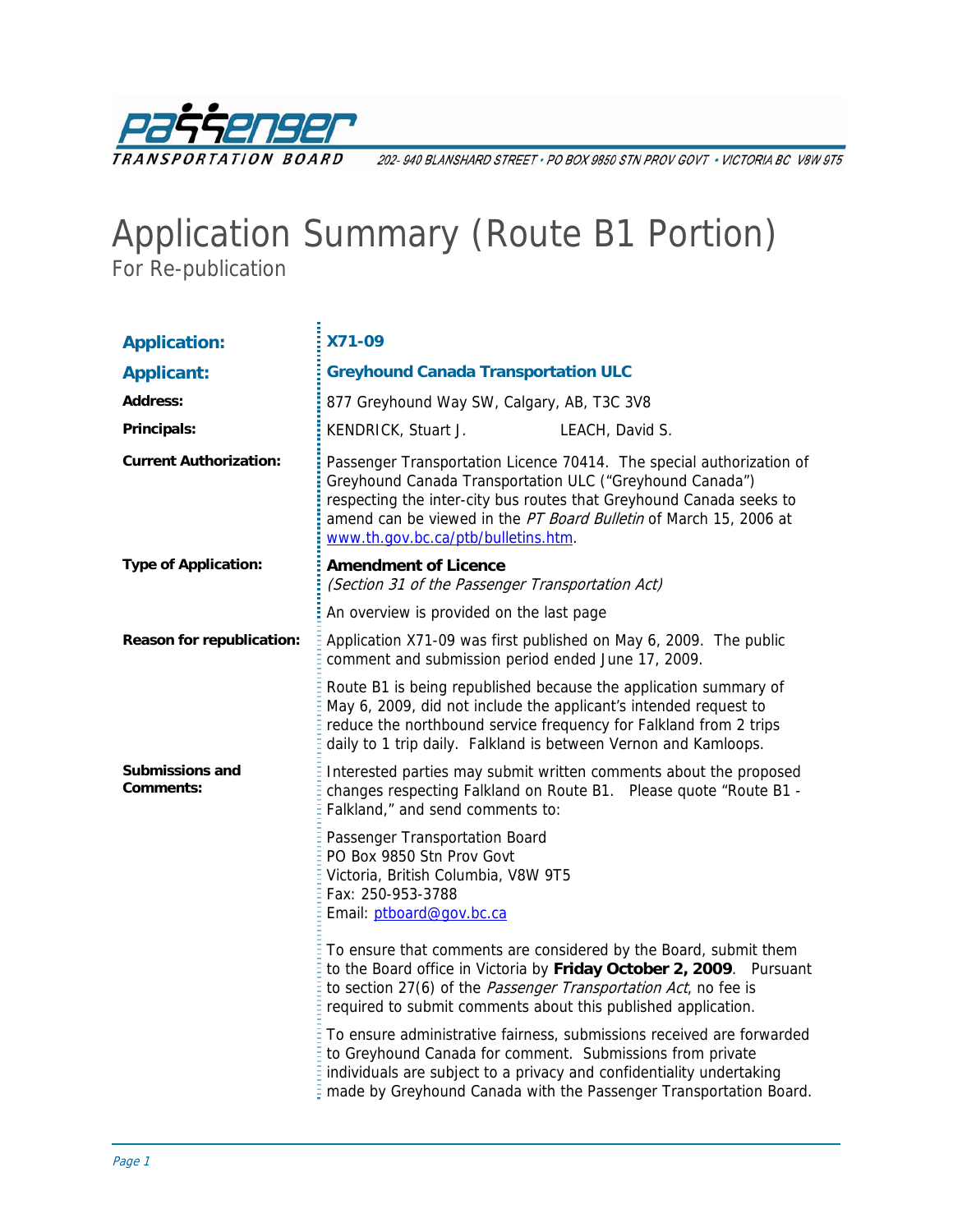|                          | <b>Route Details:</b> The applicant is proposing the following changes to the routes set out<br>below. Proposed changes are highlighted in blue or grey. The "grey"<br>section shows the correction that is being made. |                                          |                                       |
|--------------------------|-------------------------------------------------------------------------------------------------------------------------------------------------------------------------------------------------------------------------|------------------------------------------|---------------------------------------|
| <b>Route Number:</b>     | <b>B1</b>                                                                                                                                                                                                               |                                          |                                       |
| Terminating Point 1:     | City of Kamloops                                                                                                                                                                                                        |                                          |                                       |
| Terminating Point 2:     | City of Kelowna                                                                                                                                                                                                         |                                          |                                       |
| <b>Authorized Route:</b> | Route Points <sup>1</sup>                                                                                                                                                                                               | <b>Daily Minimum</b><br>(each direction) | <b>Total Weekly</b><br><b>Minimum</b> |
|                          | B1.1:                                                                                                                                                                                                                   |                                          |                                       |
|                          | City of Kamloops                                                                                                                                                                                                        | from 3 to 2                              | from 42 to 28                         |
|                          | <b>Monte Creek</b>                                                                                                                                                                                                      | from 1 to 0                              | from 14 to 7fd                        |
|                          | $B1.2(a)$ :                                                                                                                                                                                                             |                                          |                                       |
|                          | Monte Lake                                                                                                                                                                                                              | 0                                        | 7 fd                                  |
|                          | Westwold                                                                                                                                                                                                                | 0                                        | 7 fd                                  |
|                          | Falkland                                                                                                                                                                                                                | 1                                        | 21                                    |
|                          | $B1.2(b)$ :                                                                                                                                                                                                             |                                          |                                       |
|                          | Village of Chase                                                                                                                                                                                                        | from 1 to 0                              | from 14 to 7                          |
|                          | Sorrento                                                                                                                                                                                                                | from 1 to 0                              | from 14 to 7                          |
|                          | City of Salmon Arm                                                                                                                                                                                                      | from 1 to 0                              | from 14 to 7                          |
|                          | City of Enderby                                                                                                                                                                                                         | from 1 to 0                              | from 14 to 7                          |
|                          | City of Armstrong                                                                                                                                                                                                       | from 1 to 0                              | from 14 to 7                          |
|                          | B1.3:                                                                                                                                                                                                                   |                                          |                                       |
|                          | City of Vernon                                                                                                                                                                                                          | from 4 to 3                              | from 56 to 42                         |
|                          | Oyama                                                                                                                                                                                                                   | from 4 fd to 3 fd                        | from 56 fd to 42 fd                   |
|                          | City of Kelowna Airport                                                                                                                                                                                                 | 0                                        | from 14 fd to 7 fd                    |
|                          | City of Kelowna                                                                                                                                                                                                         | from $4$ to $3$                          | from 56 to 42                         |

## **Abbreviations:**

"fd" means "flag" (where the vehicle will stop on signal to pick up a passenger) or "drop" (where the vehicle will stop on signal to drop off a passenger on board), or both.

| Republication of Route B1 / Falkland:            | Æ                  |
|--------------------------------------------------|--------------------|
| <b>Contract Contract</b>                         | September 16, 2009 |
| Deadline for Submissions on Route B1 / Falkland: | October 2, 2009    |

<span id="page-1-0"></span>1 Greyhound Canada previously submitted a separate application (X1209-08) that included a proposal to eliminate Winfield as a route point on route B1. The elimination of Winfield as a route point was approved with application X1209-08 on July 16, 2009.

-